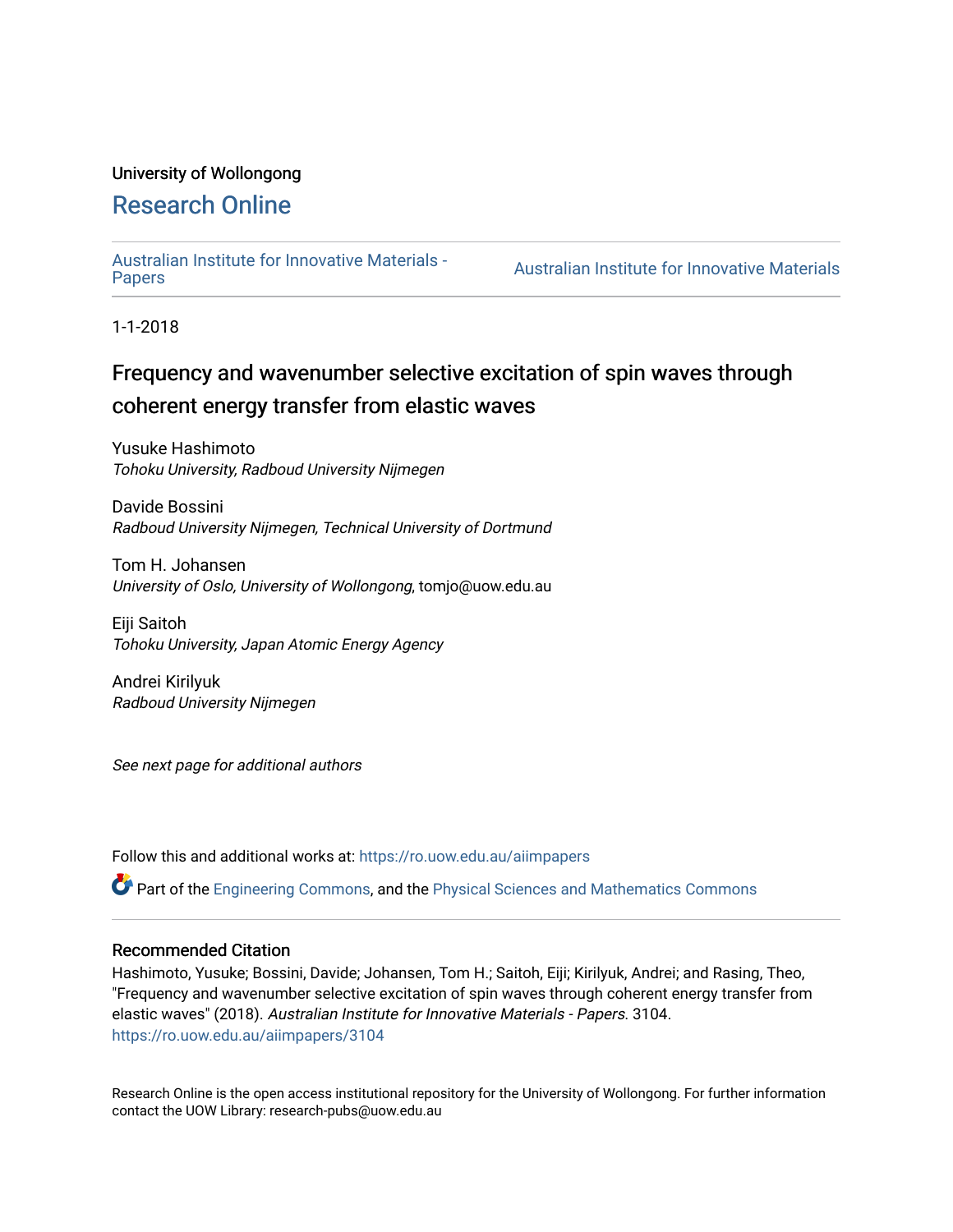## Frequency and wavenumber selective excitation of spin waves through coherent energy transfer from elastic waves

#### Abstract

Using spin-wave tomography (SWaT), we have investigated the excitation and the propagation dynamics of optically excited magnetoelastic waves, i.e., hybridized modes of spin waves and elastic waves, in a garnet film. By using time-resolved SWaT, we reveal the excitation dynamics of magnetoelastic waves through coherent-energy transfer between optically excited pure-elastic waves and spin waves via magnetoelastic coupling. This process realizes frequency and wavenumber selective excitation of spin waves at the crossing of the dispersion relations of spin waves and elastic waves. Finally, we demonstrate that the excitation mechanism of the optically excited pure-elastic waves, which are the source of the observed magnetoelastic waves, is dissipative in nature.

#### **Disciplines**

Engineering | Physical Sciences and Mathematics

#### Publication Details

Hashimoto, Y., Bossini, D., Johansen, T. H., Saitoh, E., Kirilyuk, A. & Rasing, T. (2018). Frequency and wavenumber selective excitation of spin waves through coherent energy transfer from elastic waves. Physical Review B: Covering condensed matter and materials physics, 97 (14), 140404-1-140404-5.

#### Authors

Yusuke Hashimoto, Davide Bossini, Tom H. Johansen, Eiji Saitoh, Andrei Kirilyuk, and Theo Rasing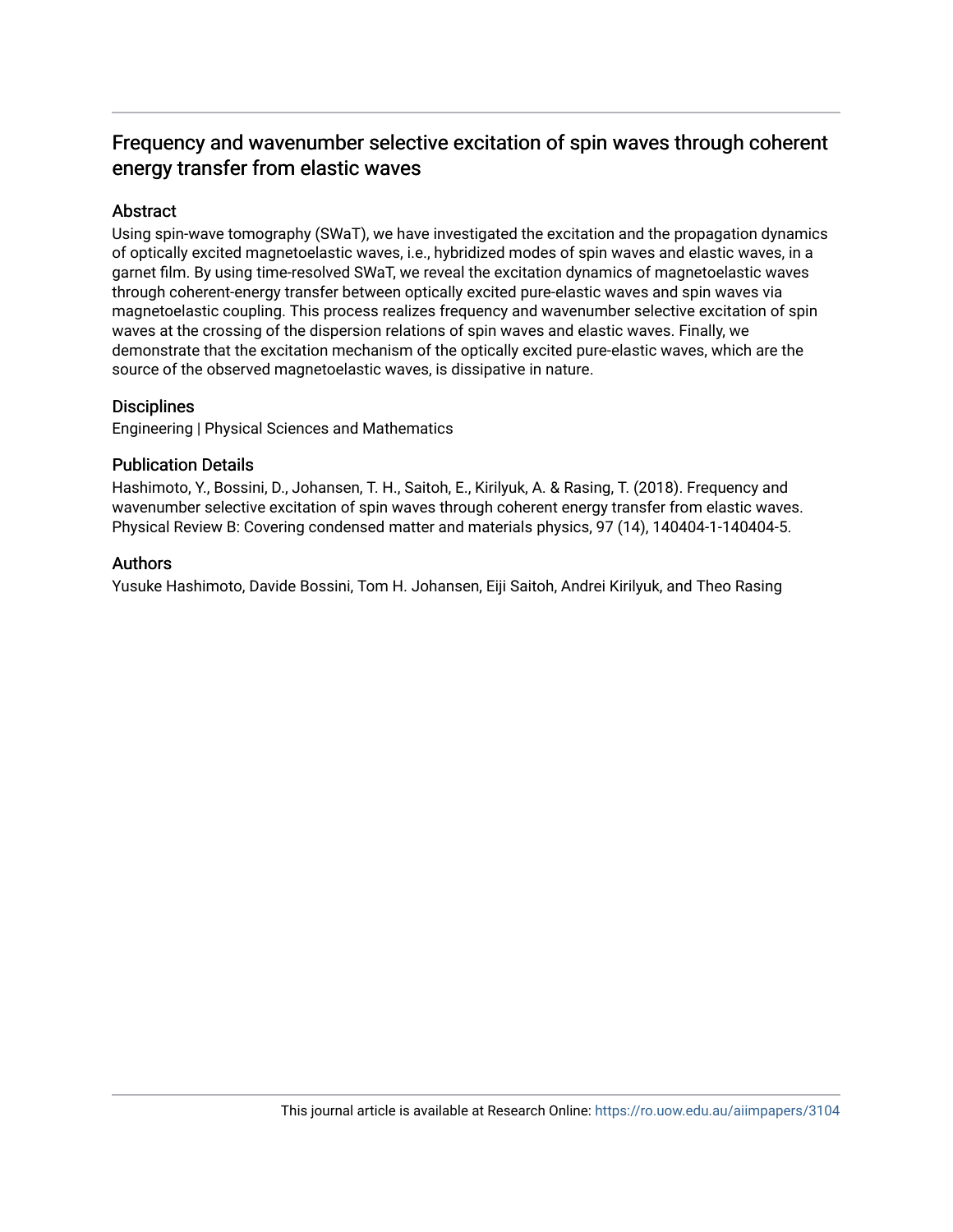#### **Frequency and wavenumber selective excitation of spin waves through coherent energy transfer from elastic waves**

Yusuke Hashimoto,<sup>1,2</sup> Davide Bossini,<sup>1,3</sup> Tom H. Johansen,<sup>4,5</sup> Eiji Saitoh,<sup>2,6,7</sup> Andrei Kirilyuk,<sup>1</sup> and Theo Rasing<sup>1</sup>

<sup>1</sup>*Radboud University Nijmegen, Institute for Molecules and Materials, Heyendaalseweg 135, 6525 AJ Nijmegen, The Netherlands*

<sup>2</sup>*WPI - Advanced Institute for Materials Research, Tohoku University, Sendai 980-8577, Japan*

<sup>3</sup>*Experimentelle Physik VI, Technische Universität Dortmund, D-44221 Dortmund, Germany*

<sup>4</sup>*Department of Physics, University of Oslo, 0316 Oslo, Norway*

<sup>5</sup>*Institute for Superconducting and Electronic Materials, University of Wollongong, Northfields Avenue, Wollongong, NSW 2522, Australia*

<sup>6</sup>*Institute for Materials Research, Tohoku University, Sendai 980-8577, Japan*

<sup>7</sup>*Advanced Science Research Center, Japan Atomic Energy Agency, Tokai 319-1195, Japan*

(Received 21 October 2017; revised manuscript received 13 March 2018; published 27 April 2018)

Using spin-wave tomography (SWaT), we have investigated the excitation and the propagation dynamics of optically excited magnetoelastic waves, i.e., hybridized modes of spin waves and elastic waves, in a garnet film. By using time-resolved SWaT, we reveal the excitation dynamics of magnetoelastic waves through coherent-energy transfer between optically excited pure-elastic waves and spin waves via magnetoelastic coupling. This process realizes frequency and wavenumber selective excitation of spin waves at the crossing of the dispersion relations of spin waves and elastic waves. Finally, we demonstrate that the excitation mechanism of the optically excited pure-elastic waves, which are the source of the observed magnetoelastic waves, is dissipative in nature.

DOI: [10.1103/PhysRevB.97.140404](https://doi.org/10.1103/PhysRevB.97.140404)

The development of spintronics is attracting a lot of attention due to the scaling limits of silicon based electronics. One of the concepts for future spintronic devices relies on the transfer of data via collective oscillations of spins [\[1–7\]](#page-5-0), so-called spin waves or magnons. This approach is expected to provide novel functionalities such as multibit parallel processing [\[2\]](#page-5-0), low-energy consumption [\[7\]](#page-5-0), and quantum computation [\[1\]](#page-5-0). In this framework, femtosecond laser pulses have already demonstrated great potential, given their ability in the generation, manipulation, and observation of the precessional motion of electron spins, even with femtosecond period and nanometer wavelength  $[8-10]$ . Moreover, an all-optical scheme allows real-time imaging of the photoinduced spatially propagating spin waves  $[11-18]$  and the reconstruction of spin-wave dispersions [\[16\]](#page-5-0).

In magnetic media, spin waves and lattice vibrations (phonons or elastic waves) are hybridized due to the magnetoelastic coupling [\[19\]](#page-6-0). In particular, when an elastic wave and a spin wave have the same frequency and wavenumber, one can observe hybridization behavior, so-called magnetoelastic waves. The concept of a magnetoelastic wave was first suggested by Kittel [\[20\]](#page-6-0) and then extensively investigated theoretically [\[21–26\]](#page-6-0) and experimentally [\[23,27–35\]](#page-6-0).

It has recently been discovered that magnetoelastic waves can be generated by femtosecond optical excitation via the magnetoelastic coupling [\[36\]](#page-6-0). The optical generation of magnetoelastic waves allowed the manipulation of spin textures, such as magnetic bubbles and domain walls [\[36\]](#page-6-0). Although in this study the excitation of the magnetoelastic waves was attributed to impulsive stimulated Raman scattering (ISRS), this interpretation is controversial since the reported excitation fluence dependence exhibited threshold behavior, which has never been observed in any previous ISRS experiment [\[8](#page-5-0)[,37\]](#page-6-0).

In this study, we investigate the excitation mechanism of the optically generated magnetoelastic waves in a ferrimagnetic garnet film by spin-wave tomography (SWaT). By using timeresolved SWaT, we found that the magnetoelastic waves are excited by a coherent energy transfer from the optically excited elastic waves to the hybridized magnetoelastic waves, due to the magnetoelastic coupling, as schematically shown in Fig. [1.](#page-3-0) Moreover, we demonstrate the manipulation of frequency and wavenumber of these magnetoelastic waves by applying an external magnetic field.

For our investigation, we chose a  $4-\mu$ m-thick bismuthdoped iron garnet of  $\text{Lu}_{2,3}\text{Bi}_{0,7}\text{Fe}_{4,2}\text{Ga}_{0,8}\text{O}_{12}$  (LuIG), which is known to give a strong magneto-optical response [\[38–40\]](#page-6-0) and has a strong magnetoelastic coupling [\[30\]](#page-6-0). The sample was grown on a [001] oriented gadolinium gallium garnet substrate by liquid phase epitaxy.

The propagation of optically excited magnetoelastic waves was observed with a time-resolved magneto-optical imaging system based on a pump-and-probe technique and a rotation analyzer method [\[41\]](#page-6-0). The experimental configuration is schematically shown in Fig.  $2(a)$ . We used a 1 kHz amplified laser system generating 100 fs pulses with a central wavelength of 800 nm, which were divided into two beams: pump and probe. Some measurements were performed tuning the wavelength of the pump beam to 400 nm, via frequency doubling of the fundamental wavelength with a  $BaB<sub>2</sub>O<sub>4</sub>$  crystal. Employing an optical parametric amplifier, the wavelength of the probe beam was tuned to 630 nm, because in this spectral range the sample shows a large saturation Faraday rotation angle of  $(5.2 \pm 0.3)$ ° and high transmissivity  $(41\%)$  [\[38–40\]](#page-6-0). The pump beam was circularly polarized while all the observed waveforms shown in this study were independent of the polarization of the pump beam, including linear and circular polarizations.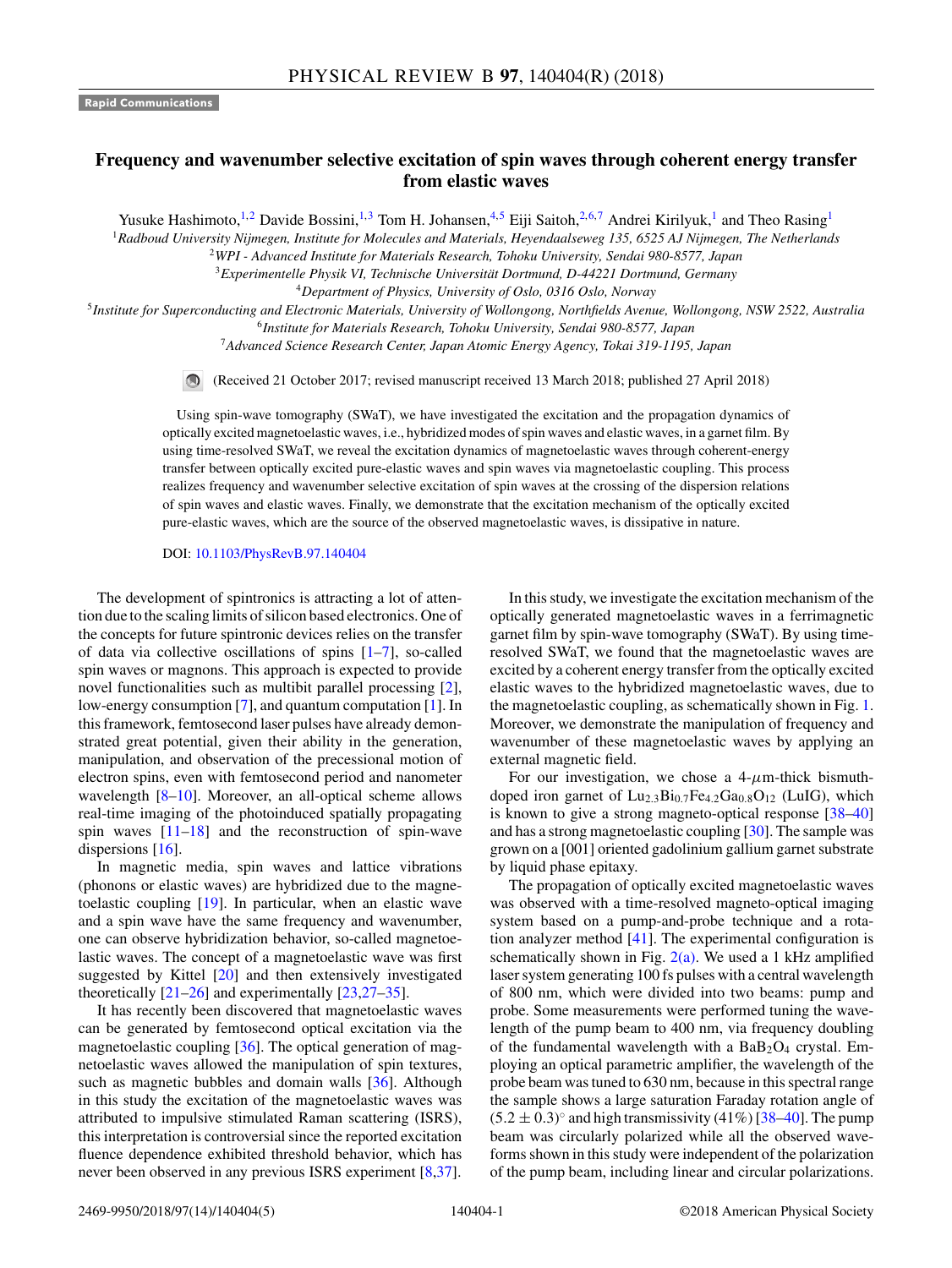<span id="page-3-0"></span>

FIG. 1. Schematic illustration of the excitation of spin waves via a coherent energy transfer from optically excited elastic waves due to the magnetoelastic coupling. The frequency and wavenumber of the induced spin waves are determined by the crossing of the dispersion relations of spin waves (SW) and elastic waves (EW) at  $f_c$  and  $k_c$ .

The pump beam was focused to a several-micrometer spot in diameter on the sample surface with a fluence of 1.2 J cm<sup>-2</sup>. The probe beam was linearly polarized and weakly focused on the sample surface with a diameter of roughly 1 mm. The probe fluence was  $0.2$  mJ cm<sup>-2</sup>. The transmitted probe beam was detected with a CCD camera. The spatial resolution of the obtained images was  $1 \mu m$ . The absolute angle of the polarization plane of the probe beam was measured by using the rotation analyzer method with an accuracy of a few millidegrees [\[41\]](#page-6-0). The obtained images of light polarization show elastic waves through a photoelasticity [\[42\]](#page-6-0) and spin waves through a magneto-optical effect [\[43\]](#page-6-0), respectively. All the waveforms discussed in this study show strong magnetic field dependences and thus have magnetic origin. The obtained images were independent of the orientation of the polarization plane of the linearly polarized probe beam [\[43\]](#page-6-0), implying that the magnetization dynamics was observed through the Faraday effect.

An in-plane external magnetic field was applied along the [100] axis to control the orientation of the magnetization and to keep the sample in a single domain structure. All the experiments discussed here were performed at room temperature. We define in Fig.  $2(a)$  the coordinates  $(x, y, z)$  and  $\phi$ , which is the angle between the magnetization (**M**) and the wavevector of the magnetoelastic wave (**k**).

Figure 2(b) shows the magneto-optical images observed under the magnetic fields of 40, 240, and 400 Oe. The time delay between the pump and probe pulses  $(\Delta t)$  was set to 4 ns. We observed spin waves propagating with complicated waveforms, showing radial and concentric structures. Their magnetic nature was demonstrated by their strong magnetic field dependences, shown in Fig.  $2(b)$ . Moreover, their magnetoelastic nature was indicated by their propagation speeds of 2.9 km/s [dotted line in Fig. 2(c)] and 6.2 km*/*s [dashed line in Fig.  $2(c)$ ], which show good agreement with the propagation speeds of the transverse and the longitudinal elastic waves [\[44\]](#page-6-0), respectively. The convincing proof of their magnetoelastic nature is obtained by the SWaT spectra, which characterizes all propagating waves by their frequency and wavenumber [\[16\]](#page-5-0).



FIG. 2. (a) Schematic illustration of the experimental configuration and the coordinates (*x,y,z*) used in this study. The *x* axis is defined along the orientation of the magnetization (**M**), parallel to the [100] axis. An external magnetic field was applied along the *x* axis. The sample surface is in the  $x - y$  plane. The *z* axis is taken normal to the sample surface. The wavevector of the elastic wave is defined as **k**. The angle between **k** and **M** is defined as  $\phi$ . (b) Time-resolved magneto-optical images obtained at the time delay of 4 ns. The intensities of the applied fields are denoted in each figure. (c) The propagation dynamics of the optically excited spin waves obtained by the temporal change in the images along the direction of  $\phi = 15^\circ$ . The dashed and dotted lines represent the speeds of the longitudinal (LMEW) and transverse (TMEW) modes of the magnetoelastic waves, respectively. (d) The magnetic field dependence of the SWaT spectra along the direction of  $\phi = 15^\circ$ . The color indicates the amplitude of the spin waves with the logarithmic scale as shown in the color code. The white dashed and dotted lines represent the dispersion relations of the LMEW and TMEW, respectively. The blue solid curves represent the dispersion relation of the backward volume magnetostatic waves (BWMSW) calculated with the Damon-Eshbach theory [\[45\]](#page-6-0) and the parameters obtained in Ref. [\[16\]](#page-5-0).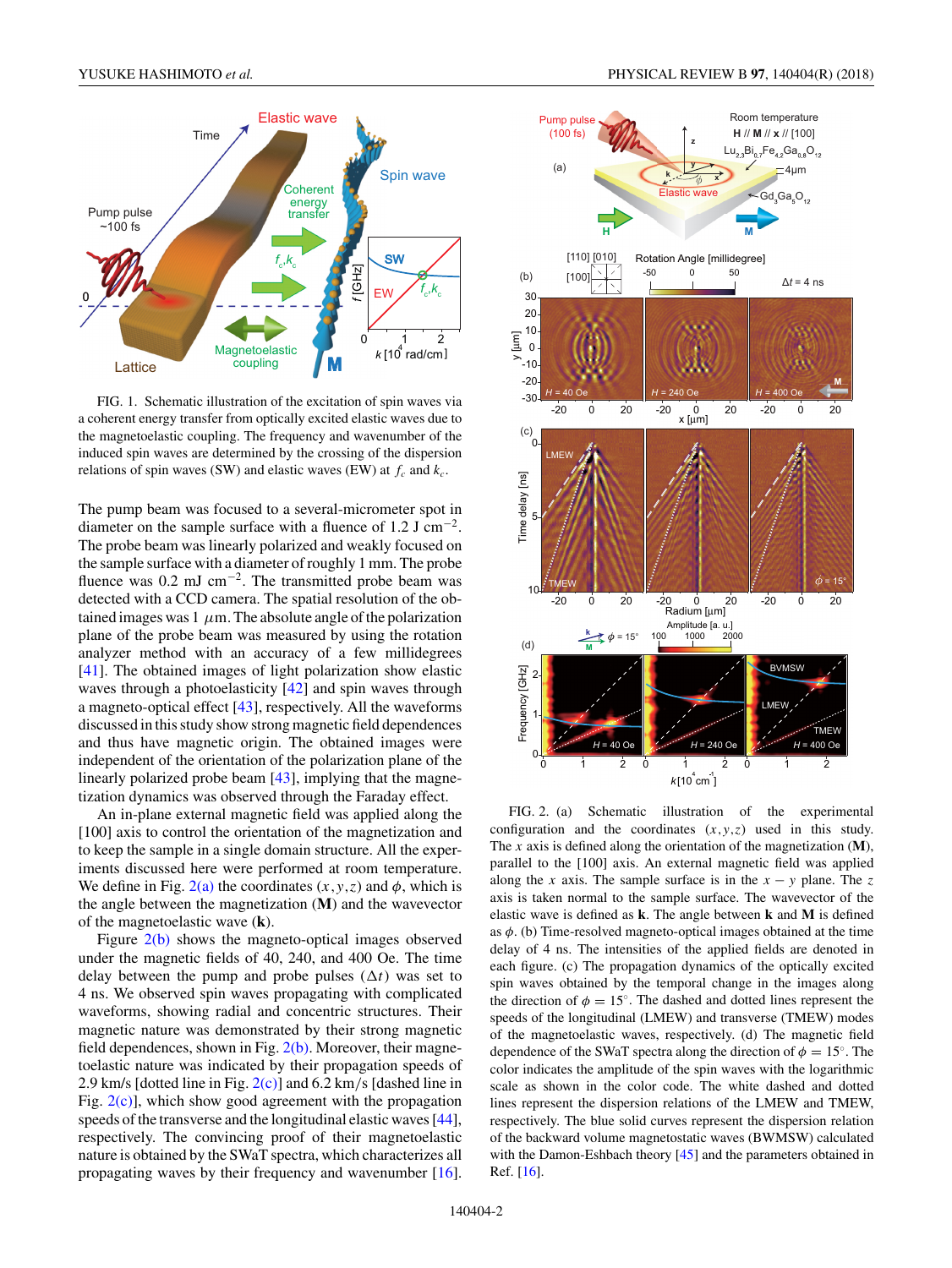<span id="page-4-0"></span>

FIG. 3. Time-resolved SWaT spectra obtained by applying a Gaussian time window for the calculation of the time-Fourier transform [\[16\]](#page-5-0). The color indicates the amplitude of spin waves with the linear scale as shown in the color code. We used a time window at the center time  $(t_c)$  denoted above each figure with the time width of 2.8 ns. The same data as in Fig.  $2(b)$  under the external field of 40 Oe was used.

Figure  $2(d)$  shows the SWaT spectra obtained from the data shown in Figs.  $2(b)$  and  $2(c)$ . We found that the dominant contribution to the signal appears around the crossing of the dispersion relations of elastic waves and spin waves, which is a clear indication of magnetoelastic waves. Hence we rule out the possibility to interpret our results in a purely spin-wave picture.

The temporal change in the amplitudes of the magnetoelastic waves is seen in time-resolved SWaT spectra obtained by applying a Gaussian time window for the calculation of the time-Fourier transform [Fig.  $3$ ] [\[16\]](#page-5-0). We see that the amplitudes of the magnetoelastic waves gradually increase in time. This trend rules out impulsive stimulated Raman scattering (ISRS) as a possible excitation mechanism, since the impulsive nature of the ISRS process entails that the maximum amplitude of the magnetic oscillations occurs right after the photoexcitation [\[8,](#page-5-0)[37\]](#page-6-0). Instead, we attribute the excitation of the magnetoelastic waves to the following process. First, the optical excitation of the sample generates *pure*-elastic waves due to the absorption of the pump pulse. Then, the pure-elastic waves subsequently excite magnetoelastic waves due to the magnetoelastic coupling.

In the SWaT spectra, magnetoelastic waves are observed as sharp peaks. This feature results from the excitation mechanism of magnetoelastic waves, which is a coherent energy transfer between optically generated elastic waves and spin waves due to the magnetoelastic coupling. Spin waves excited by magnetoelastic coupling have a phase determined by the phase of their sources, i.e., the propagating elastic waves. Thus, spin waves generated at different times and different positions interfere. This interference is constructive only at the crossing of the dispersion curves of spin waves and elastic waves but destructive in other regions [\[16\]](#page-5-0). This process, caused by the coherence of the magnetoelastic waves, results in the selective excitation of magnetoelastic waves at a specific frequency and wavenumber.

Consequently, the identification of the excitation mechanism of the magnetoelastic waves shifts to the potential pathways of the laser excitation of the pure-elastic waves.





FIG. 4. The excitation fluence dependences of the amplitudes of TMEWs obtained by taking the difference of the signals of two pixels showing maximum positive and negative signals of TMEWs. The pump wavelength was tuned to (a) 400 nm and (b) 800 nm. The pump fluence was calculated by the focus size of the pump beam obtained by analyzing images of the photoinduced change in the transmission [\[41\]](#page-6-0). The dashed lines in (a) and (b) are the fitting results of the data with linear and square functions, respectively. (c), (d) The cross sections of the observed magneto-optical images  $(\theta_{MO})$  obtained with the pump wavelength of (c) 400 nm and (d) 800 nm normalized with the linear and the square of the corresponding excitation fluence  $(I_e)$ . The agreement of the normalized data confirms the excitation fluence dependences indicated in (a) and (b).

The optical excitation of the pure-elastic waves is attributed to the absorption of light by the sample. This conclusion is drawn by comparing two experiments performed with two different central pump wavelengths  $(\lambda_p)$ : 400 and 800 nm. The LuIG film is almost transparent at 800 nm but shows large absorption around 400 nm, attributed to a charge transfer transition (CTT) [\[38–40\]](#page-6-0). Magnetoelastic waves generated by the pump pulses with different wavelengths show similar propagation but different excitation fluence dependences of their amplitudes (Fig. 4). The amplitude of the magnetoelastic waves increases linearly with the excitation fluence for  $\lambda_p = 400$  nm [Fig. 4(a)] but quadratically for  $\lambda_p = 800$  nm [Fig. 4(b)]. These excitation fluence dependences are confirmed by comparing the cross sections of spin waves observed with different excitation fluences at the different pump wavelengths. By using the data obtained with hundreds of pixels of the CCD camera, the accuracy of the interpretation is improved. Figures  $4(c)$ and  $4(d)$  show the cross sections of the spin waves generated by pump beams with  $\lambda_p = 400$  nm and  $\lambda_p = 800$  nm, respectively. The data were normalized with the corresponding excitation fluence dependences shown in Figs.  $4(a)$  and  $4(b)$ . The good agreements of the normalized data shown in each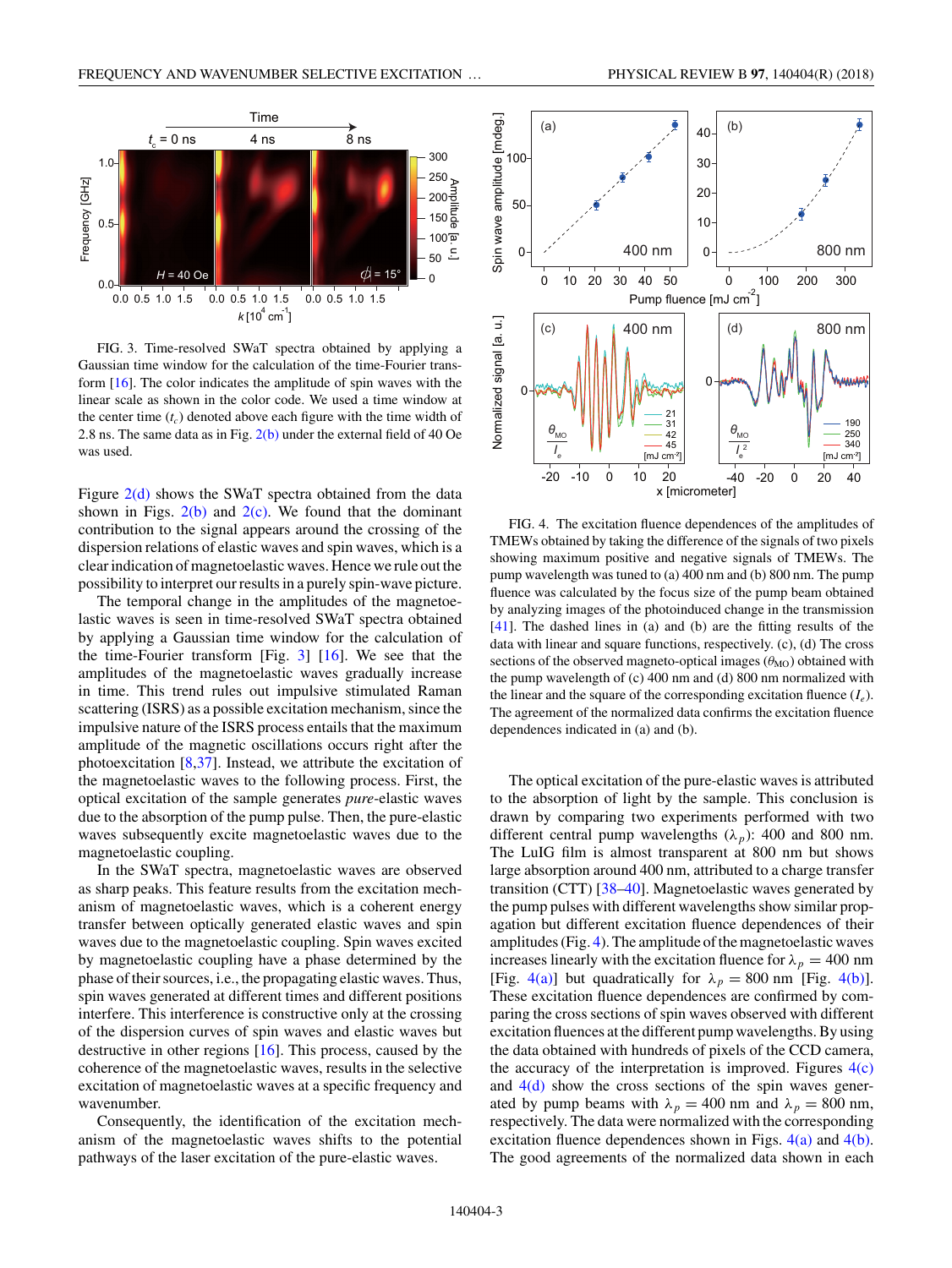<span id="page-5-0"></span>figure confirm the excitation fluence dependences of the spin waves shown in Figs.  $4(a)$  and  $4(b)$ . We ascribe these behaviors to the excitation fluence dependences of pure-elastic waves, which are generated by the absorption of the pump beam through linear absorption for  $\lambda_p = 400$  nm but through twophoton absorption for  $\lambda_p = 800$  nm [\[46\]](#page-6-0). The pure-elastic waves excite magnetoelastic waves due to the magnetoelastic coupling, with a strength proportional to the amplitude of the elastic waves. It is well established that the absorption of light can trigger lattice excitations [\[47,48\]](#page-6-0). Disentangling the microscopic process responsible for the generation of elastic waves is beyond the scope of the present work. The main statement demonstrated here is that the absorption of light plays a crucial role in the excitation of the magnetoelastic waves, unlike the nondissipative ISRS picture invoked in earlier work [\[36\]](#page-6-0). This difference may be due to the different wavelengths of the pump beams. In the study of Ref. [\[36\]](#page-6-0), the central wavelength of the pump beam was set to 1300 nm: in this spectral range the garnet film is fully transparent so that both one- and two-photon absorption processes cannot take place, thus leaving the ISPS process as the dominant mechanism.

Elastic waves are widely used in a number of devices such as surface acoustic wave touch screens and radio frequency filters. Thus, the mechanism demonstrated in this study, i.e., the coherent energy transfer between elastic waves and spin waves, has great potential for applications, like a frequency and wavelength selective elastic wave absorber and a spin-wave transmitter. The spectral features of these devices could be controlled by applying a magnetic field. This mechanism works in ferro- and ferrimagnetic materials for any elastic waves, as well as longitudinal, transverse, and even surface acoustic waves [\[24\]](#page-6-0). Elastic waves do not have to be optically excited, but can be induced by other stimuli as well [\[24\]](#page-6-0).

Our work may change the perspective concerning the role of the lattice in optically induced spin dynamics. So far, the majority of the experiments displayed an unavoidable and undesired scattering effect of phonons on spin waves, causing damping and relaxation of the magnetic excitation. Our work provides a different scenario: the lattice vibration is now one of the ideal sources of spin waves, with frequency and wavevector selectivity.

In summary, the excitation and propagation dynamics of magnetoelastic waves in a garnet film has been investigated with a time-resolved magneto-optical imaging system [\[41\]](#page-6-0). The dominant role played by the magnetoelastic coupling in the data has been demonstrated. Combining our experimental investigations with the recently developed SWaT analysis, we could identify the pathways of the excitation of spins through the coherent energy transfer from the photoinduced elastic waves to the magnetoelastic waves due to the magnetoelastic coupling. Moreover, we reveal that the excitation mechanism of the optically generated elastic waves is dissipative in nature, being due to the absorption of light. Finally, we discussed potential applications using the coherent energy transfer between elastic waves and spin waves, investigated in this study.

We thank Dr. T. Satoh, Dr. L. Dreher, and Professor B. Hillebrands for fruitful discussions and Dr. S. Semin, A. van Roij, and A. Toonen for their technical support. This work was financially supported by the Netherlands Organisation for Scientific Research (NWO), the Foundation of Fundamental Research of Matter (FOM), the EU-FP7 project FemtoSpin (Grant No. 281043), and ERC Grant Agreement No. 339813 (EXCHANGE). Also, this work was financially supported by ERATO "Spin Quantum Rectification Project" (Grant No. JPMJER1402) from JST, Grant-in-Aid for Scientific Research on Innovative Area "Nano Spin Conversion Science" (Grant No. JP26103005) from JSPS KAKENHI, JSPS Core-to-Core program "International research center for new-concept spintronics devices", and World Premier International Research Center Initiative (WPI) from MEXT, Japan.

- [1] A. Khitun, R. Ostroumov, and K. L. Wang, [Phys. Rev. A](https://doi.org/10.1103/PhysRevA.64.062304) **[64](https://doi.org/10.1103/PhysRevA.64.062304)**, [062304](https://doi.org/10.1103/PhysRevA.64.062304) [\(2001\)](https://doi.org/10.1103/PhysRevA.64.062304).
- [2] A. Khitun, M. Bao, and K. L. Wang, [IEEE Trans. Magn.](https://doi.org/10.1109/TMAG.2008.2000812) **[44](https://doi.org/10.1109/TMAG.2008.2000812)**, [2141](https://doi.org/10.1109/TMAG.2008.2000812) [\(2008\)](https://doi.org/10.1109/TMAG.2008.2000812).
- [3] T. Schneider, A. A. Serga, B. Leven, B. Hillebrands, R. L. Stamps, and M. P. Kostylev, [Appl. Phys. Lett.](https://doi.org/10.1063/1.2834714) **[92](https://doi.org/10.1063/1.2834714)**, [022505](https://doi.org/10.1063/1.2834714) [\(2008\)](https://doi.org/10.1063/1.2834714).
- [4] A. A. Serga, A. V. Chumak, and B. Hillebrands, J. Phys. D: Appl. Phys. **[43](https://doi.org/10.1088/0022-3727/43/26/264002)**, [264002](https://doi.org/10.1088/0022-3727/43/26/264002) [\(2010\)](https://doi.org/10.1088/0022-3727/43/26/264002).
- [5] B. Lenk, H. Ulrichs, F. Garbs, and M. Münzenberg, [Phys. Rep.](https://doi.org/10.1016/j.physrep.2011.06.003) **[507](https://doi.org/10.1016/j.physrep.2011.06.003)**, [107](https://doi.org/10.1016/j.physrep.2011.06.003) [\(2011\)](https://doi.org/10.1016/j.physrep.2011.06.003).
- [6] A. V. Chumak, A. A. Serga, and B. Hillebrands, [Nat. Commun.](https://doi.org/10.1038/ncomms5700) **[5](https://doi.org/10.1038/ncomms5700)**, [4700](https://doi.org/10.1038/ncomms5700) [\(2014\)](https://doi.org/10.1038/ncomms5700).
- [7] A. V. Chumak, V. I. Vasyuchka, A. A. Serga, and B. Hillebrands, [Nat. Phys.](https://doi.org/10.1038/nphys3347) **[11](https://doi.org/10.1038/nphys3347)**, [453](https://doi.org/10.1038/nphys3347) [\(2015\)](https://doi.org/10.1038/nphys3347).
- [8] A. Kirilyuk, A. V. Kimel, and T. Rasing, [Rev. Mod. Phys.](https://doi.org/10.1103/RevModPhys.82.2731) **[82](https://doi.org/10.1103/RevModPhys.82.2731)**, [2731](https://doi.org/10.1103/RevModPhys.82.2731) [\(2010\)](https://doi.org/10.1103/RevModPhys.82.2731).
- [9] D. Bossini, S. Dal Conte, Y. Hashimoto, A. Secchi, R. V. Pisarev, T. Rasing, G. Cerullo, and A. V. Kimel, [Nat. Commun.](https://doi.org/10.1038/ncomms10645) **[7](https://doi.org/10.1038/ncomms10645)**, [10645](https://doi.org/10.1038/ncomms10645) [\(2016\)](https://doi.org/10.1038/ncomms10645).
- [10] J. Walowski and M. Münzenberg, [J. Appl. Phys.](https://doi.org/10.1063/1.4958846) **[120](https://doi.org/10.1063/1.4958846)**, [140901](https://doi.org/10.1063/1.4958846) [\(2016\)](https://doi.org/10.1063/1.4958846).
- [11] T. Satoh, Y. Terui, R. Moriya, B. A. Ivanov, K. Ando, E. Saitoh, T. Shimura, and K. Kuroda, [Nat. Photonics](https://doi.org/10.1038/nphoton.2012.218) **[6](https://doi.org/10.1038/nphoton.2012.218)**, [662](https://doi.org/10.1038/nphoton.2012.218) [\(2012\)](https://doi.org/10.1038/nphoton.2012.218).
- [12] Y. Au, M. Dvornik, T. Davison, E. Ahmad, P. S. Keatley, A. [Vansteenkiste, B. Van Waeyenberge, and V. V. Kruglyak,](https://doi.org/10.1103/PhysRevLett.110.097201) Phys. Rev. Lett. **[110](https://doi.org/10.1103/PhysRevLett.110.097201)**, [097201](https://doi.org/10.1103/PhysRevLett.110.097201) [\(2013\)](https://doi.org/10.1103/PhysRevLett.110.097201).
- [13] I. Yoshimine, T. Satoh, R. Iida, A. Stupakiewicz, A. Maziewski, and T. Shimura, [J. Appl. Phys.](https://doi.org/10.1063/1.4891107) **[116](https://doi.org/10.1063/1.4891107)**, [043907](https://doi.org/10.1063/1.4891107) [\(2014\)](https://doi.org/10.1063/1.4891107).
- [14] S. Iihama, Y. Sasaki, A. Sugihara, A. Kamimaki, Y. Ando, and S. Mizukami, [Phys. Rev. B](https://doi.org/10.1103/PhysRevB.94.020401) **[94](https://doi.org/10.1103/PhysRevB.94.020401)**, [020401\(R\)](https://doi.org/10.1103/PhysRevB.94.020401) [\(2016\)](https://doi.org/10.1103/PhysRevB.94.020401).
- [15] [I. Yoshimine, Y. Y. Tanaka, T. Shimura, and T. Satoh,](https://doi.org/10.1209/0295-5075/117/67001) Europhys. Lett. **[117](https://doi.org/10.1209/0295-5075/117/67001)**, [67001](https://doi.org/10.1209/0295-5075/117/67001) [\(2017\)](https://doi.org/10.1209/0295-5075/117/67001).
- [16] Y. Hashimoto, S. Daimon, R. Iguchi, Y. Oikawa, K. Shen, K. Sato, D. Bossini, Y. Tabuchi, T. Satoh, B. Hillebrands, G. E. W. Bauer, T. H. Johansen, A. Kirilyuk, T. Rasing, and E. Saitoh, [Nat. Commun.](https://doi.org/10.1038/ncomms15859) **[8](https://doi.org/10.1038/ncomms15859)**, [15859](https://doi.org/10.1038/ncomms15859) [\(2017\)](https://doi.org/10.1038/ncomms15859).
- [17] A. Kamimaki, S. Iihama, Y. Sasaki, Y. Ando, and S. Mizukami, [Phys. Rev. B](https://doi.org/10.1103/PhysRevB.96.014438) **[96](https://doi.org/10.1103/PhysRevB.96.014438)**, [014438](https://doi.org/10.1103/PhysRevB.96.014438) [\(2017\)](https://doi.org/10.1103/PhysRevB.96.014438).
- [18] I. V. Savochkin, M. Jäckl, V. I. Belotelov, I. A. Akimov, M. A. Kozhaev, D. A. Sylgacheva, A. I. Chernov, A. N. Shaposhnikov, A. R. Prokopov, V. N. Berzhansky, D. R. Yakovlev, A. K. Zvezdin, and M. Bayer, [Sci. Rep.](https://doi.org/10.1038/s41598-017-05742-x) **[7](https://doi.org/10.1038/s41598-017-05742-x)**, [391002](https://doi.org/10.1038/s41598-017-05742-x) [\(2017\)](https://doi.org/10.1038/s41598-017-05742-x).